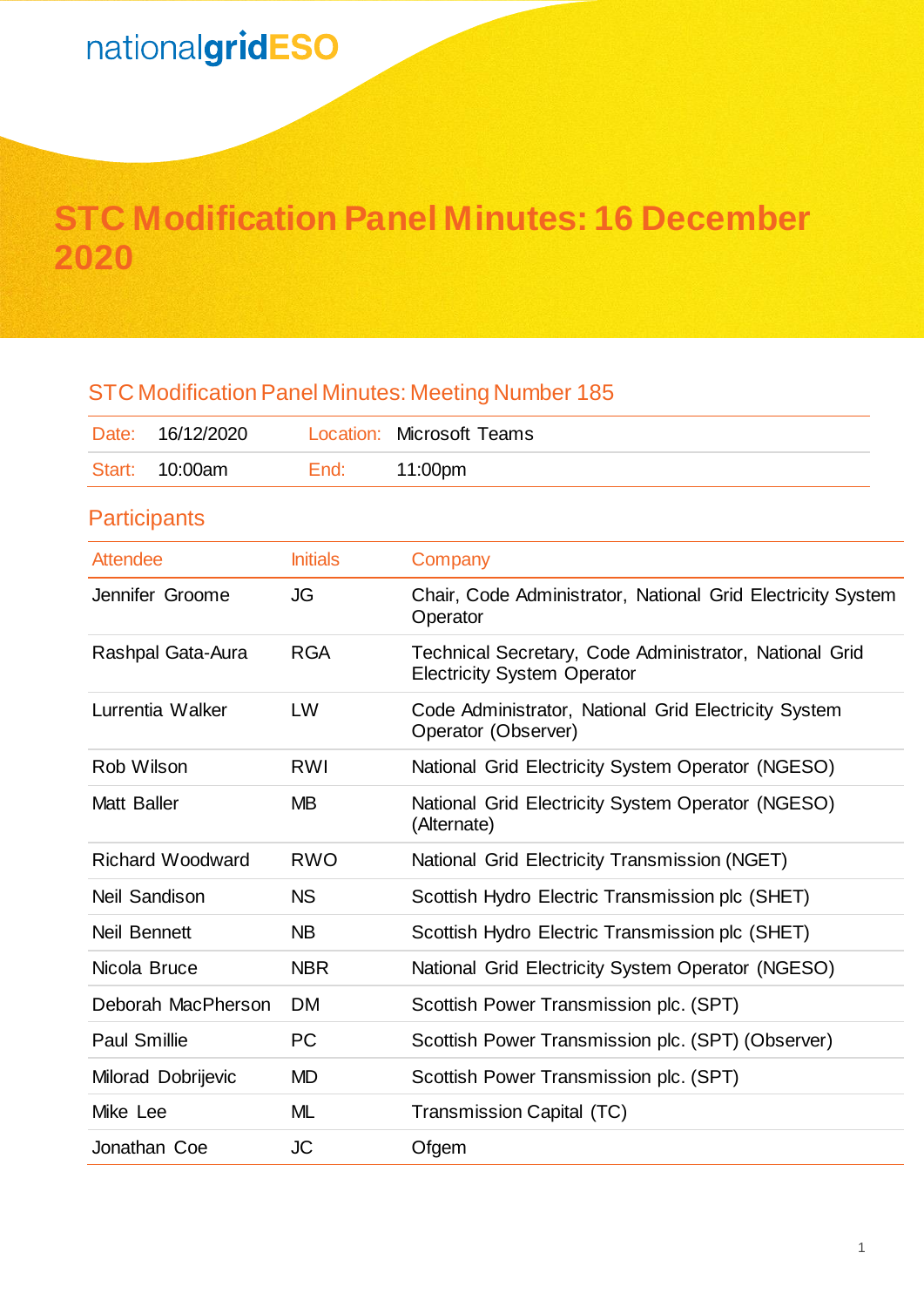| Apologies  | <b>Initials</b> | Company                            |
|------------|-----------------|------------------------------------|
| David Lyon |                 | Offshore Transmission Owner (OFTO) |

## 1. Introductions and Apologies for Absence

5184. Apologies were received from David Lyon and Patricia Dunne.

## 2. Approval of Minutes from Previous Meeting

5185. The Panel approved the minutes from the meeting held on 25 November 2020. The Panel Secretary will update the minutes and arrange publication of the minutes. **ACTION.**

## 3. Review of Actions

- 5186. The Panel reviewed the open actions from the meeting held on 25 November 2020 which can be found on the [Actions Log.](https://www.nationalgrideso.com/industry-information/codes/system-operator-transmission-owner-code-stc-old/meetings/stc-panel-33)
- 5187. The Chair agreed that calendar invites for the STC Panel meetings for 2021 will be forwarded to all Panel members with a link to join the via Teams. **ACTION**

## 4. Authority Decisions

5188. JG advised the Panel that there had been no Authority decisions on STC modifications.

## 5. STC/STCP Modification Proposalsfor Panel Decision

#### *CM075 – 'Clarification on TO Final Sums Definition'*

- 5189. RWO shared with the Panel members what has been changed since the CM075 modification was presented in draft to November Panel, and talked through the updated legal text.
- 5190. RWO advised the Panel that the modification is an editorial change only and does not have any consequences on any other Frameworks.
- 5191. RWO stated that there do not seem to be any issues regarding the interpretation, and it does not impact customers.
- 5192. The Panel were satisfied with what the modification is set to achieve.
- 5193. The Panel agreed with the proposer's recommendation of the Governance Route. The modification will follow a Self-Governance route and proceed straight to Code Administrator Consultation. The Panel agreed to a 15 working day Consultation, opening on Monday 21 December 2020.

## STC/STCP Modification Proposals for Panel Discussion

## 6. Update - *CM072 "STC changes in the event the UK leaves the EU without an agreement"*

5194. JG provided an update on the CM072 modification, advising the Panel that if the UK government has not achieved a Brexit Deal by the end of 2020, Panel members will carry out the determination vote on CM072 at the Special Panel on 6 January 2021.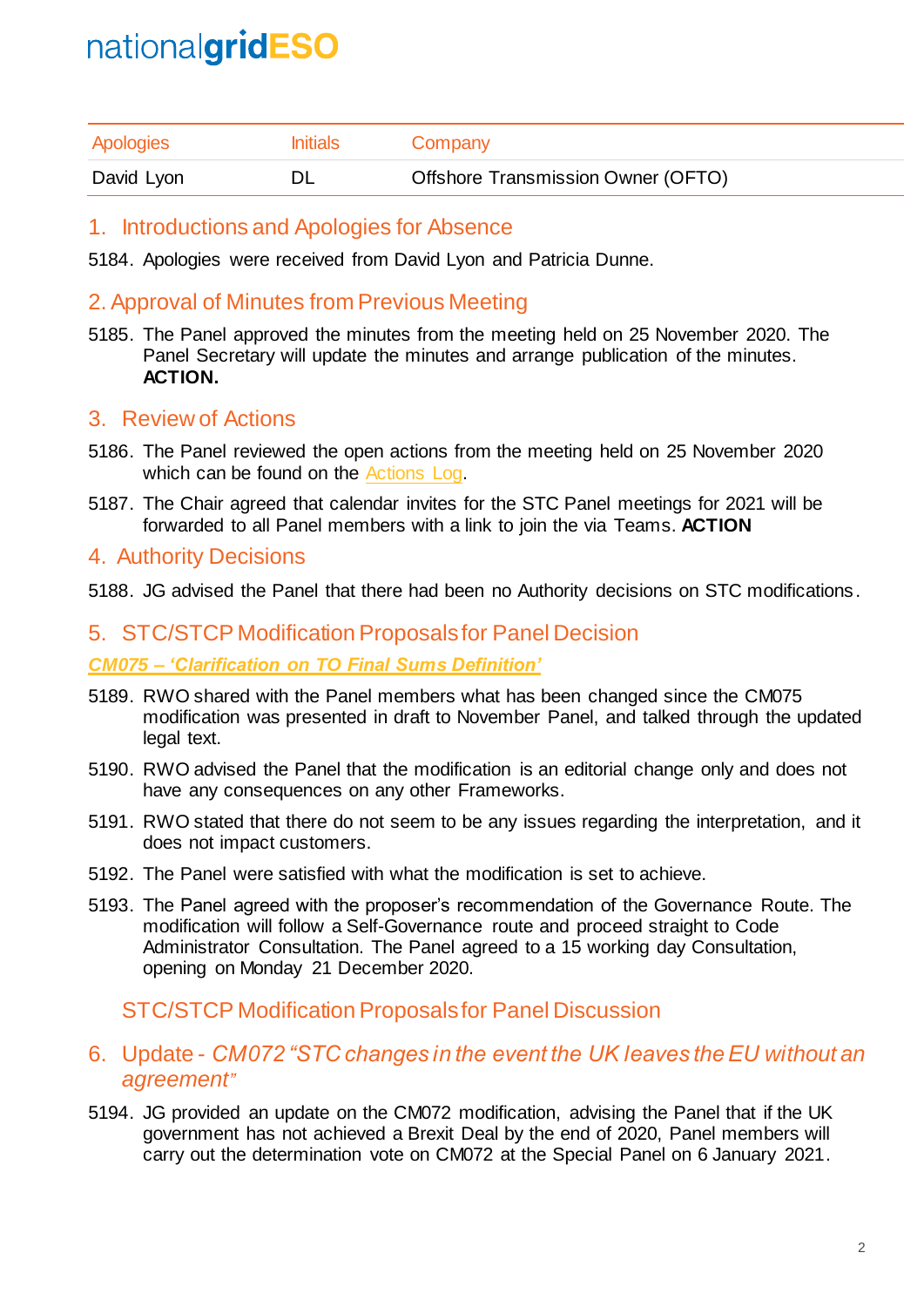- 5195. JG confirmed that no Code Administrator Consultations responses had been received for CM072.
- 5196. If a Brexit Deal is achieved, ESO will be raising a new modification and withdrawing CM072.
- 5197. JG presented the possible governance routes for the new modification, with an indication of timescales for each route.
- 5198. JG advised the Panel that in view of the unknown outcome of Brexit, the Panel papers cannot be issued until first working day in January 2021. If the Special Panel is required, the papers will be issued on the 4 January 2021 for the Special STC Panel on 6 January 2021.

# 7. Potential Future Modifications

#### **Modification Tracker and Horizon Scan**

5199. The Panel reviewed the STC Modification Tracker. The amendments to this tracker can be found via the following link:

[https://www.nationalgrideso.com/industry-information/codes/system-operator](https://www.nationalgrideso.com/industry-information/codes/system-operator-transmission-owner-code-stc-old/meetings/stc-panel-7)[transmission-owner-code-stc-old/meetings/stc-panel-7](https://www.nationalgrideso.com/industry-information/codes/system-operator-transmission-owner-code-stc-old/meetings/stc-panel-7)

#### **European Network Code impacts**

5200. RWI advised that there were no further updates for the Panel.

#### **Significant Code Review (SCR)**

5201. JC advised that there were no further updates for the Panel.

#### **Targeted Charging Review (TCR)**

5202. No further updates for the Panel.

#### **Force Majeure**

5203. The Panel had no issues to raise.

## 8. Reports from Sub- Committees

#### **Joint Planning Committee – JPC**

5204. NBR advised the Panel there were no further updates. The next meeting for the Joint Planning Committee is planned for the 28 January 2021.

#### **Network Access Policy Workgroup – NAP**

- 5205. MD advised the Panel that a meeting was held on 1 December 2020 between ESO, Ofgem and the 3 TOs, focusing on the start of RIIO 2T and the outage impact that has.
- 5206. MD explained that the period ahead looked very busy from the Network Access point of view, given all the work that is being planned by the TOs for over the next five-year period.
- 5207. MD told the Panel that there were twelve KPIs developed, associated with outage planning. Discussions have centred around data collation process to ensure all 3 TOs